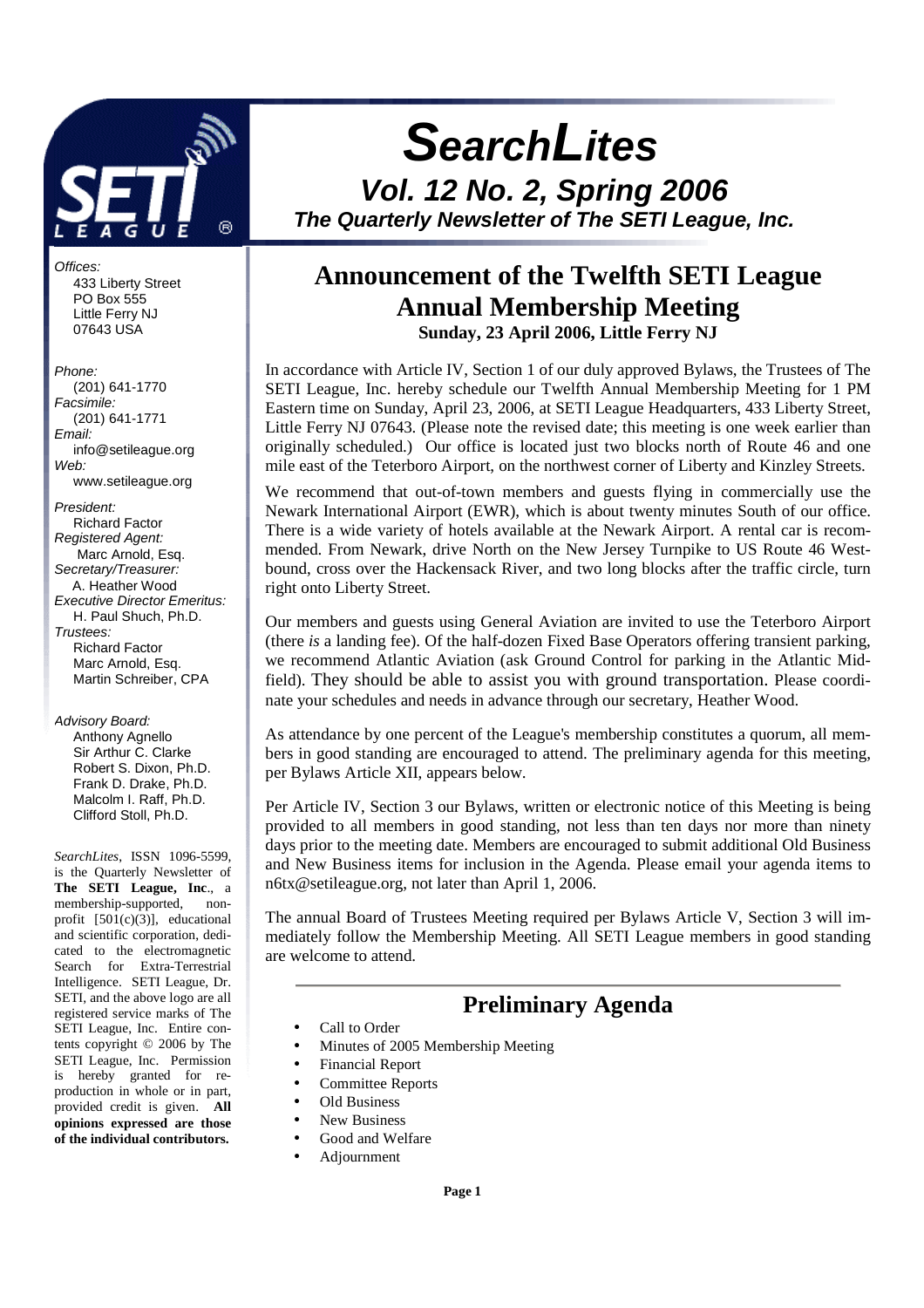# **Event Horizon**

SearchLites' readers are apprised of the following conferences and meetings at which SETI-related information will be presented. League members are invited to check our World Wide Web site (www.setileague.org) under *Event Horizon*, or email to us at info@setileague.org, to obtain further details. Members are also encouraged to send in information about upcoming events of which we may be unaware.

**March 17 – 19:** *Contact 2006*, NASA Ames Research Center, Mountain View CA.

**March 20 - 21, 2006**: Brazilian Workshop on Astrobiology, Rio de Janeiro, Brazil.

**March 25, 2006**: *SA AMSAT Satellite Conference*, University of KwaZulu Natal, Durban, South Africa.

**March 25, 2006, 8:30 PM**: Mars and Saturn in 3D, Paul Robinson Observatory, High Bridge NJ.

**April 2, 2006, 1:30 PM**: A Tour of our Solar System, Titusville NJ.

**April 21 - 23, 2006**: Eastern VHF/UHF Conference, Enfield CT.

**April 22, 2006, 0000 UTC - 2359 UTC**: Eighth annual SETI League *Ham Radio QSO Party*, 14.204, 21.306, and 28.408 MHz.

**April 23, 2006**: Twelfth SETI League *Annual Membership Meeting*, SETI League Headquarters, Little Ferry NJ.

**April 28 - 29, 2006**: 10th Annual Southeastern VHF Society Conference, Greenville SC.

**May 6, 2006**: 7°Simposio mondiale sulla esplorazione dello spazio e la vita nel cosmo sul tema: SETI e alieni, Republic of San Marino.

**May 19 - 21, 2006**: *Hamvention 2006*, Dayton OH.

**May 26 – 29:** *Baticon 40*, Hunt Valley MD.

**June 18 - 21, 2006**: *SETICon06 Technical Symposium*, in conjunction with *Society of Amateur Radio Astronomers* Conference, NRAO Green Bank WV.

**June 21 - 24, 2006**: *Green Bank Star Quest III*, NRAO Green Bank WV.

**July 27 - 30, 2006**: *Central States VHF Conference*, Minneapolis MN.

**August 23 - 27, 2006**: *L.A.Con IV* World Science Fiction Convention, Los Angeles, CA.

**August 25 - 27, 2006**: International Astronomical Union XXVIth General Assembly, Prague, Czech Republic.

**August 25 - 27, 2006**: *EME Conference 2006*, Wuerzburg Germany.

**September 8 - 10, 2006**: *EuroSETI06*, in conjunction with the *Fourth International Congress for Radio Astronomy,* Heideburg Germany.

**October 2 - 6, 2006**: *57th International Astronautical Congress*, Valencia Spain.

**October 6 - 8, 2006**: *AMSAT Space Symposium*, San Francisco CA.

**November 17 - 19, 2006**: *Philcon 2006*, Philadelphia PA.

**April 21, 2007, 0000 UTC - 2359 UTC**: Eighth annual SETI League *Ham Radio QSO Party*, 14.204, 21.306, and 28.408 MHz.

**May 18 - 20, 2007**: *Hamvention 2007*, Dayton OH.

**June 2007 (dates TBA)**: *Society of Amateur Radio Astronomers* Conference, NRAO Green Bank WV.

**July 26 - 29, 2007**: *Central States VHF Conference*, San Antonio TX.

**August 30 - September 3, 2007**: *65th World Science Fiction Convention*, Yokohama Japan.

**September 24 - 28, 2007**: *58th International Astronautical Congress*, New Delhi, India.

**September 30 - October 4, 2008:** *59th International Astronautical Congress*, Glasgow, Scotland.

# **Amateur Radio Astronomers Name Keynote Speaker**

The Society of Amateur Radio Astronomers (SARA), a sister organization to the nonprofit, membership supported SETI League, is pleased to announce the selection of a Keynote Speaker for its 2006 Annual Meeting, to be held June 18- 21, 2006, at the National Radio Astronomy Observatory (NRAO), Green Bank WV. Leading off the technical program will be Dr. Steven W. Ellingson, KI4JJN, Assistant Professor of Electrical and Computer Engineering at Virginia Polytechnic Institute, onetime SARA member, and a highly respected amateur and professional radio astronomer.

A former US Army officer, Steve Ellingson received his MS and PhD degrees in Electrical Engineering at the Ohio State University, where he was strongly influenced by the legendary radio astronomer Dr. John Kraus, W8JK, as well as Dr. Robert Dixon, W8ERD, whom he credits with "breaking him in" on radio astronomy in the late 1980s. As a Research Scientist at the OSU ElectroScience Laboratory, Steve contributed to work at the Big Ear radio observatory, and to the design of the Argus all-sky radio telescope array. He has served on several important frequency allocation and interference mitigation committees, and is currently adapting software defined radios to meet public safety requirements.

Dr. Ellingson's keynote presentation, tentatively scheduled for 10 AM on Monday, 19 June 2006, is titled "The Strange Renaissance in Low-Frequency Radio Astronomy." He will discuss his recent excitements in LF science, his current project "ETA" (an Eight-meter-wavelength Transient Array), and what helpful things amateurs might do in this area. You can read more about this work on his professional website, at http://www.ece.vt.edu/swe/eta.

At its 2006 gathering, Steve will be helping SARA to celebrate the club's 25th Anniversary. SETI League members and guests have been invited to participate in this landmark meeting. ❖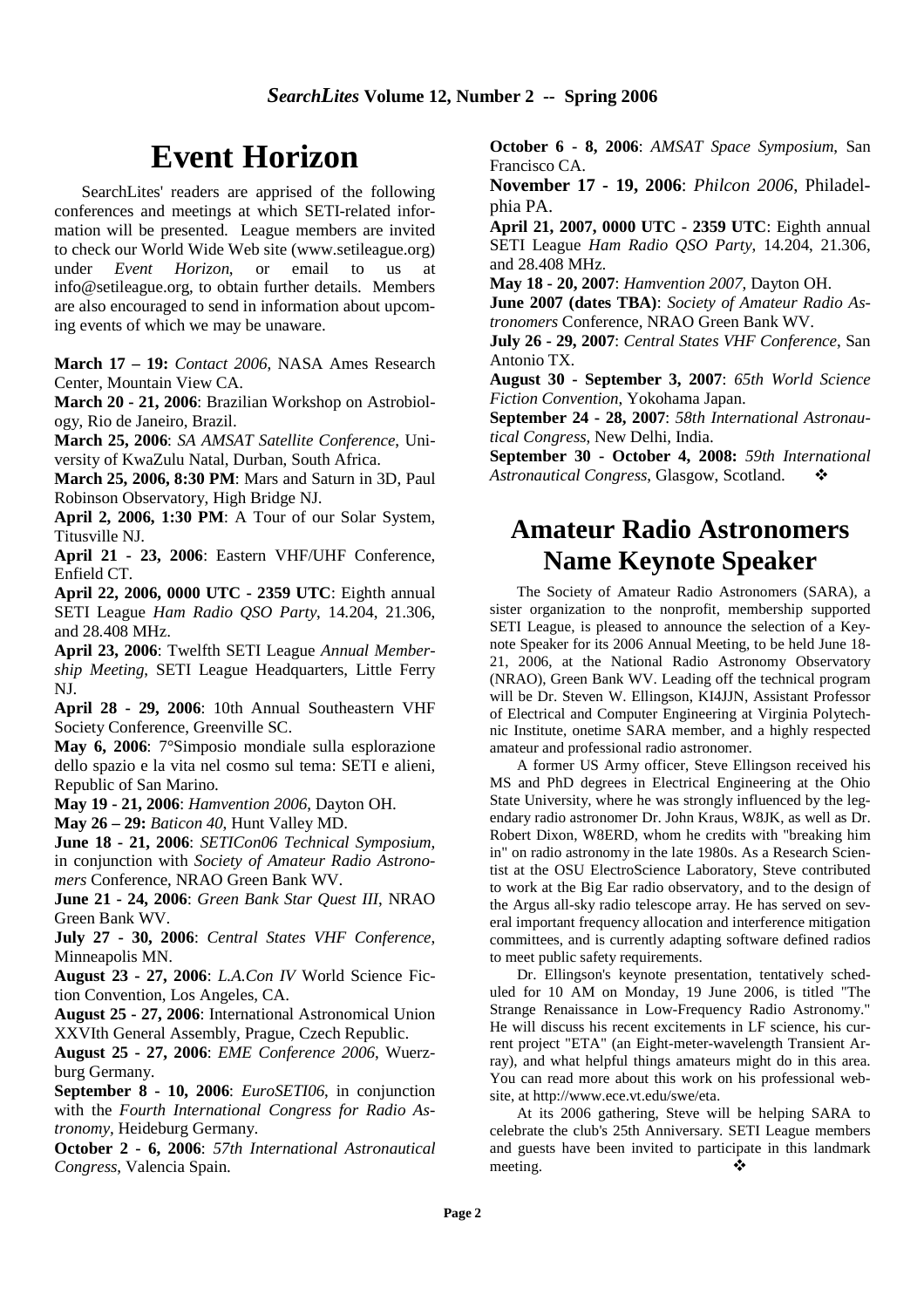# **Sri Lanka Update: January 2006**

**by Sir Arthur C. Clarke, SETI League Technical Advisor**

#### Friends, Earthlings, ETs-- lend me your sensory organs!

As 2005 drew to an end, I couldn't help contrasting it with the last few days of 2004 when all Hell broke loose with the devastating Asian Tsunami. Much of 2005 was spent on recovering from this massive blow from the sea, and as we noted on the first anniversary, the recovery will take more time, effort and resources.

Although the tsunami struck coastal areas even a few kilometres away from Colombo, I didn't visit any of the affected areas for several weeks I just couldn't bear to look at what had happened to my favourite coastal towns like Unawatuna and Hikkaduwa on Sri Lanka's southern coast. It was in early March that I finally ventured out on a quick trip. By then, a semblance of normalcy was beginning to return, but there were many tell-tale signs of the trail of destruction left behind by the power-packed waves.

The tsunami united the Global Family twice -- first in grief, and then in solidarity. The unprecedented outpouring of donations from all over the world was largely inspired by the live television coverage of the disaster's aftermath. I would personally have preferred a more benign reminder on how communications satellites bring us all together.

Indeed, the 60th anniversary of my inventing the communications satellite (in Wireless World, October 1945) was a key theme for myself during the year. To mark this, the Arthur C Clarke Foundation (www.clarkefoundation.org) organised a series of events on both sides of the Atlantic including a gathering at the Cosmos Club in Washington DC (which coincided with the Arthur Clarke Award), and another at the IEE in London. These events drew many of comsat industry's leaders from public, private and academic sectors, some good friends among them.

Although it would have been highly appropriate to join these events live via satellite, I chose to send video greetings instead. That was easier for me to accommodate as I am now very limited in time and energy owing to my Post Polio. But this didn't stop me from making encouraging noises from the sidelines for exciting new ventures that the Clarke Foundation embarked on during the year.

The most ambitious among them is the Arthur C. Clarke Center "to investigate the reach and impact of human imagination and put opportunity in its path". To be built in Las Vegas in partnership with the University of Nevada, Las Vegas, the Center will focus especially on young people whose imaginations prove more robust than their peers, and to try to understand just why that happens. (Can't imagine why the Foundation and the University had me in mind.) The project, which had been under discussion for sometime, went public in the Summer, with a student competition for its design and supportive coverage in the media. All that now remains is for US\$ 60 million to be raised for actually putting it up -- which is the challenge that the Foundation's dynamic Board of Directors has taken up. I have every confidence that they will meet this goal. (After all, that's practically petty cash for the comsats business -- the industry that I helped found with my 6-page paper for which I was paid the princely sum of £15 at the time. I can't remember what I squandered it on…)

I also had good fun doing some major media interviews looking back at the last six decades and how comsats have become central nodes in the nervous system of humankind. In October, BBC Radio 4 ran a half-hour special while BBC Focus magazine did a 10-page supplement. They also reissued my 1945 paper in a new, attractive colour format.

While I have had to seriously curtail my activities in recent years, I still get involved in a few interesting projects and worthy causes. I enjoyed visits by some of my project collaborators including actor/director Morgan Freeman, who is adapting Rendezvous with Rama, and producer Susan Philips who plans to film Fountains of Paradise, a good part of which will take place in Sri Lanka, hopefully in 2006.

I didn't write any new fiction in the past year, and my last novel The Last Theorem still remains half-written. Although I have mapped out the whole story, I just don't seem to have the energy to finish it: my agents are still looking for a co-author who can complete it. Meanwhile, Stephen Baxter continues to develop our collaborative Time Odyssey series, and its second novel Sunstorm came out in 2005. During the year, I did produce some two dozen pieces of non-fiction of my own for a range of print and online publications.

On the awards front, my adopted homeland honoured me twice during the year. First, the State Literary Council presented me its Sahithyaratna Award (literally, 'Gem of Literature') for lifetime achievements in English literature. Then, President Chandrika Kumaratunga gave me the Lankabhimanya ('Pride of Lanka') -- the highest civilian honour from the government of Sri Lanka. In December, I received an honorary doctorate from the International Space University, which was presented at a special ceremony at its central campus in Strasbourg, France. While I accepted the first two in person in Colombo, a co-founder of the ISU (Bob Richards) accepted the last one.

I also lent my name to a new awards scheme in the UK that recognises excellence in space industry and space education. I hope 'Arthur Clarke Space Awards' or Arthurs -- will become a regular feature in the coming years. I had great pleasure announcing a special award to the British Interplanetary Society during the first ceremony held in April.

Cataract surgery in September considerably improved sight in my right eye, which allows me to read again. I plan to have a lens implanted in my other eye too in the coming months. Meanwhile, I once again ended the year amidst a flood of birthday and Seasonal good wishes from all over the world, when I had my 88th birthday surrounded by family and staff.

Finally, I hope my long-standing wish for lasting peace in Sri Lanka would become a reality in 2006.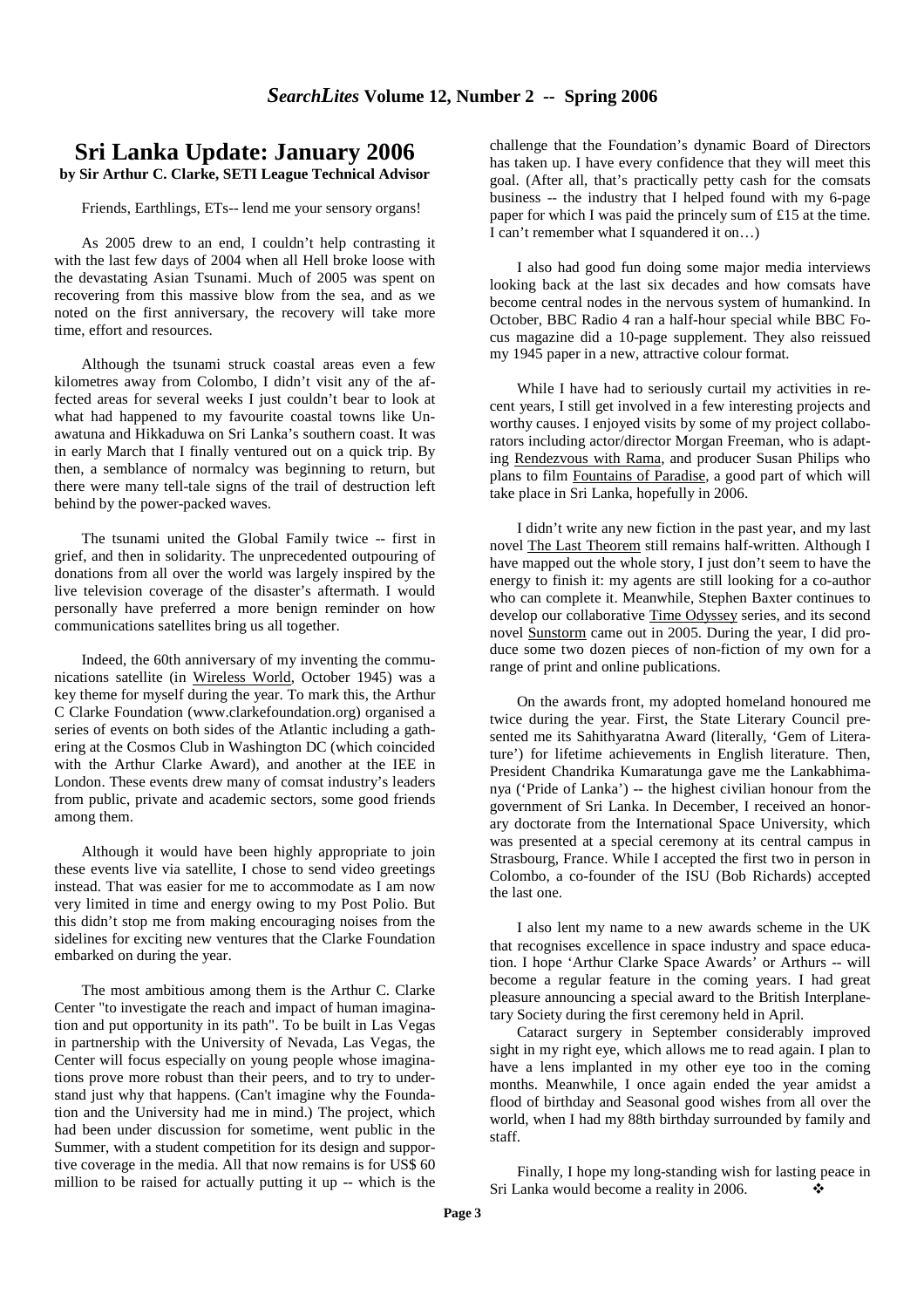### **Don't Get Hung Up On Frequency Assignments by Charles Osborne, President, SARA**

I often hear comments about observing in the so called "protected frequency assignments"; 408 MHz, 610 MHz, and 1420 MHz being the most commonly referenced. It's worthy of mention just what "protected" means.

"Protected" means that by international convention of governing organizations like the World Administrative Radio Conference (WARC) or the International Telecommunications Union (ITU) these frequencies receive special treatment to attempt and keep them clear of harmful interference. Generally this just means that no transmitters are allowed in the particular band. What isn't widely understood is that interference protection ends well above the levels which might prove useful to us as amateur radio astronomers. And in most instances these governing bodies work like the United Nations, exerting only limited influence and recommendations to the FCC.

The power of money is often a much more influential power than the deterrent of government consortiums. As a result we have several satellite systems which blind radio telescopes as they pass over, particularly in the 1665 MHz frequency band. This, and many other spurious signals contribute to the radio equivalent of "optical sky glow".

Most SETI League members' hydrogen line observations are galactic, meaning in our Milky Way galaxy. This limits the Doppler shift to around +/-2 MHz from the 1420.405 MHz rest frequency, staying well inside the 1420 assignment. But professional observatories look at highly red shifted extragalactic emissions. These can be shifted down into unprotected airport radar and even cell phone frequencies where interference avoidance is nearly impossible.

More importantly, the fact that high power transmitting may be allowed right up to the band edge of a "protected assignment" makes radio astronomy signal corruption inevitable. It's nearly impossible to design a system that's immune to the effects of a +90dBm TV transmitter adjacent to a -200 dBm radio astronomy signal (610 MHz), no matter how good we filter. Even when a TV transmitter is perfectly legal, all it takes is a rusty fence joint a few miles from the transmitter, acting as a diode multiplier, to double and triple signals and noise into the microwave range. Multiple transmitters impinging on these crude "mixers" cause a multitude of new "unregulated" multiplied frequencies to contend with.

Other subtle effects involve the RF on a frequency many hundreds of MHz from your desired frequency still influencing the gain compression of your low noise amplifier, in effect AM modulating it with the out of band signal. Notch filters on the transmitter frequency will help with this problem.

But if the noise or spurious signal is actually on your receive frequency, there is little one can do to separate desired from undesired signals. Phase noise and modulation sidebands extend out to infinity around these transmitters. Sometimes you are far enough away for this to be below your own galactic noise floor, other times not. This is a case where a good antenna pattern can be your best defense against interference.

Now for the good news… much of the spectrum is seemingly unused. Recent frequency surveys show that only perhaps 6.5 % of the RF commercial spectrum is used, even in a large city like Atlanta, at any given location. For most of us, that still provides filtering challenges that are unmanageable.

But in suburban or rural settings, the remaining, mostly TV and radio station frequencies, can be avoided with careful engineering.

Picking one's neighbors. You can't always pick your neighbors. But some radio services make good cohabitants. Ham radio has long enjoyed a close relationship with military co-users in the UHF frequency range, because military use of the frequencies is transient and typically benign. Even high powered radars can be dealt with effectively by noise blanking (similar to the techniques mentioned in my article on the effects of new digital techniques in radio astronomy).

Satellite uplink bands are an underutilized frequency resource. With very few transmitters to avoid, the 5850- 6425MHz , 14-14.5GHz, and other uplink bands make good potential receive frequencies for us. Arecibo, NRAO Green Bank, and the VLA have long used the spectrum around 327 MHz as a radio astronomy frequency, not because it's a protected assignment, but because it's a military satellite uplink range relatively far from high power transmitters. 408 MHz on the other hand is much closer to high power transmitters and harder to work in than 327 MHz. At PARI we suffer the effects of a legal 410 MHz transmitter on a nearby mountaintop. Its been there causing problems for decades. So a move down to 327 MHz helped improve the situation, and also brought us into frequency alignment with Green Bank where we could use a borrowed feed off the old 300 foot dish.

SARSAT. I've heard SETI League members complaining about a new satellite rescue service called SARSAT. I must say that for me this falls in the category of good neighbors. The lost hiker or downed aircraft transmitters are likely to be few and far between, causing little interference to 408 MHz operations. And they will be more quickly located and shut down than almost any kind of alternate user for the spectrum, since every signal will be treated as an emergency search and rescue operation.

UltraWideband digital may prove to be one of the more problematic new services to watch. Digital signals generally already spread out to cover wider swaths of spectrum than their basic frequency ranges might imply. But UltraWideband is supposed to cover many GHz of spectrum as a means of avoiding localized interference sources. Thin but wide is the way to visualize this one. It means to cause a small amount of interference to everyone. In the radio services, small enough interference to go unnoticed generally. But for us users of noise, it may be a different situation.

UltraWideband is one of a group of new services called "Cognitive Radio". This implies that if it finds a user of the spectrum, it will try to avoid that user. Conversely, if it sees a blank spot of spectrum, it will try to use it. As receive only users, we are invisible to such systems and will not be avoided. Transmitting to run the UWB system off your frequency is not only illegal, it could potentially cause more interference to other users.

My recommendation, in summary, is to borrow a scanner and do a spectrum survey of your location before you invest a large amount of money in a radio astronomy system that is not flexible enough to move away from interference. Join the professional trend toward finding those unused blocks of spectrum and using them. You may well find that they are much more radio astronomy friendly than so called "protected assignments".  $\mathbf{\hat{P}}$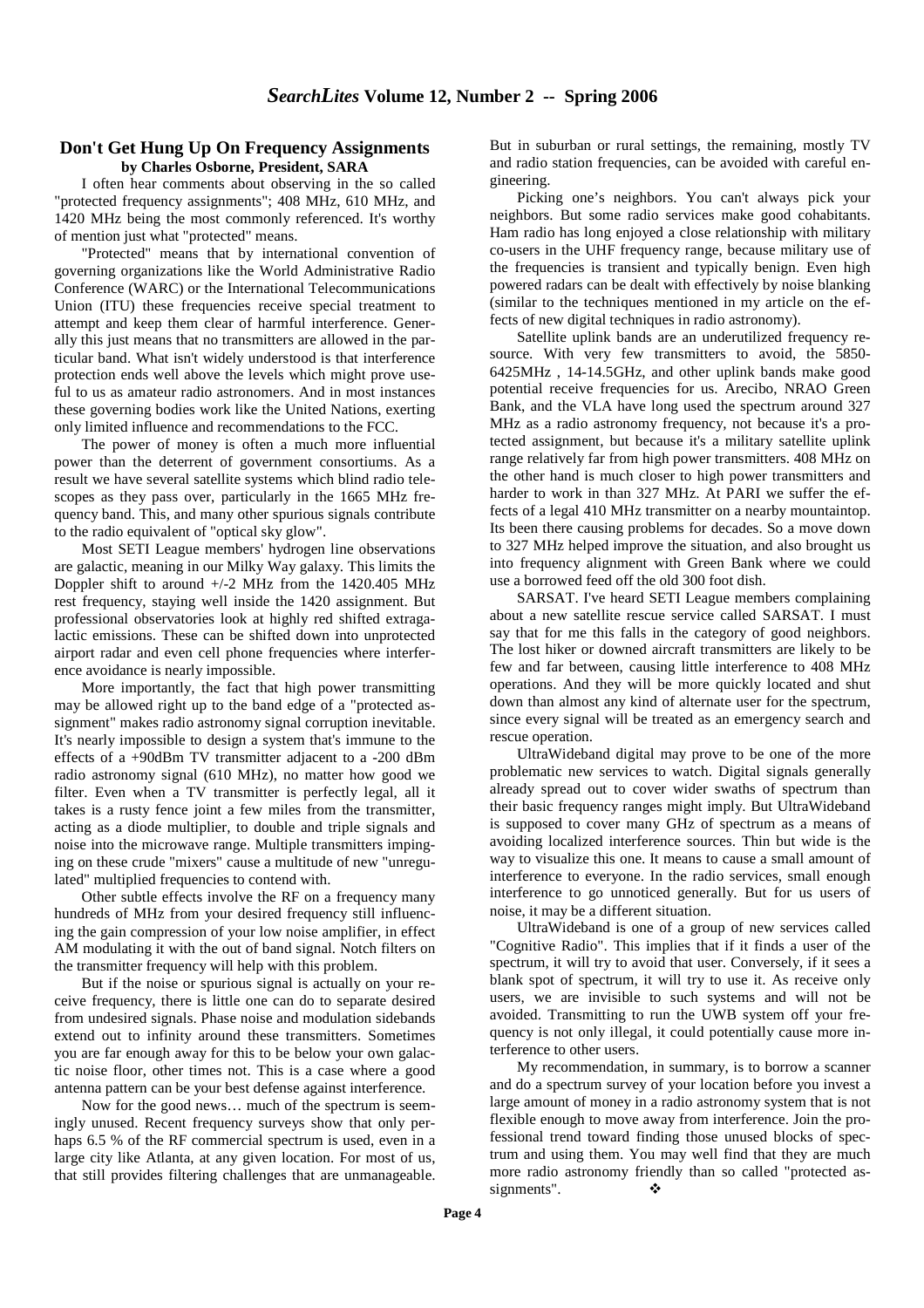## **SETI League 2005**

### **Program Service Accomplishments**

### **a) Science Programs:**

- Coordinated 130 Project Argus radio telescopes in 22 countries, built and operated by our members on all seven continents, in their SETI and astrophysical observations. Argus stations analyzed and cataloged several new candidate signals during 2005.
- Members' stations monitored telemetry signals and science beacons from eight NASA and ESA interplanetary space probes, including Venus Express, Mars Reconnaissance Orbiter, Mars Odyssey, Mars Express, Deep Impact, Rosetta, SMART 1, and Advanced Composition Explorer.
- Provided Committee leadership (as co-chairman) to the SETI Permanent Study Group of the International Academy of Astronautics.
- 248 members upgraded their software to the Berkeley Open Infrastructure for Networked Computing (BO-INC), in support of the SETI@home distributed computing experiment.

### **(b) Technology Programs:**

- Designed and tested a new analog phase shifter circuit for the Very Small Array radio telescope prototype.
- Upgraded the W2ETI Moonbounce Beacon through the acquisition of a new high power amplifier, improving microwave calibration signals provided to the world's amateur and professional radio telescopes.
- Provided ongoing design consultation and proposal assistance to the Montecorvino SETI Telescope Array (MStar).
- Coordinated and archived four closed technical email lists.
- Inducted one additional amateur radio astronomer into the Extra-Terrestrial Century Club, for a total of twelve ETCC honorees.

### **(c) Public Education Programs:**

- Executive Director delivered ten public lectures in five countries on three continents, dealing with radio astronomy techniques and related SETI science.
- Executive Director published ten SETI technical articles in the popular and scientific press.
- SETI League webmaster provided webmastering services to the Society of Amateur Radio Astronomers, the International Academy of Astronautics SETI Permanent Study Group, and Invitation to ETI.
- Distributed 22 CD copies of "Tune In The Universe!", a radio amateur's guide to the Search for Extra-Terrestrial Intelligence.
- Distributed 16 print and CD copies of "The SETI League Technical Manual."
- Distributed several print and CD copies of various SETI League Conference Proceedings.

### **(d) Media and Outreach Programs:**

- Published four issues of SearchLites, the quarterly newsletter of The SETI League, Inc.
- Coordinated and archived two open public email lists.
- Distributed nine Press Releases and twelve Editorials to over 700 media outlets worldwide.
- Filed 52 weekly updates to The SETI League's extensive website, bringing its total document count to over 2900 pages.
- Several of our 65 volunteer Regional Coordinators in 49 countries conducted print and broadcast media briefings and interviews.
- Executive Director granted print media and broadcast interviews in the US, Japan, Canada, San Marino, and Italy.
- Presented the eleventh annual Giordano Bruno Memorial Award, the fourth annual Orville N. Greene Service Award, three Best Ideas Awards, and twelve SETI SuperStar Awards.

# **2005 Financial Statement**

| 990<br>Line | <b>REVENUES:</b>                 | 2005<br>(filed) |
|-------------|----------------------------------|-----------------|
| 1d          | Dues, Grants & Contributions     | 24,914          |
| 4           | Interest & Investments           | 117             |
| 11          | Other revenue                    | 1,130           |
| 12          | Total Revenues:                  | 26,161          |
|             | <b>EXPENSES:</b>                 |                 |
| 13          | Educ, and Scientific Programs    | 13,919          |
| 14          | Management & General             | 5,637           |
| 15          | Fundraising                      | 5,209           |
| 17          | <b>Total Expenses:</b>           | 24,765          |
| 18          | Excess or (Deficit) for the year | 1.396           |
|             | <b>BALANCE SHEET:</b>            |                 |
| 19          | Beginning Net Assets             | 7,166           |
| 21          | Ending Net Assets                | 8,562           |

# **2006 SETI League Budget**

| 990<br>Line | <b>REVENUES:</b>                 | 2006<br>(anticipated) |
|-------------|----------------------------------|-----------------------|
| 1d          | Dues, Grants & Contributions     | 25,000                |
| 4           | Interest $\alpha$ Investments    | 150                   |
| 12          | <b>Total Revenues:</b>           | 25,150                |
|             | <b>EXPENSES:</b>                 |                       |
| 13          | Educ, and Scientific Programs    | 15,000                |
| 14          | Management & General             | 5,000                 |
| 15          | Fundraising                      | 5,000                 |
| 17          | Total Expenses:                  | 25.000                |
| 18          | Excess or (Deficit) for the year | 150                   |
|             | <b>BALANCE SHEET:</b>            |                       |
| 19          | Beginning Net Assets             | 8,562                 |
| 21          | Ending Net Assets                | 8.712                 |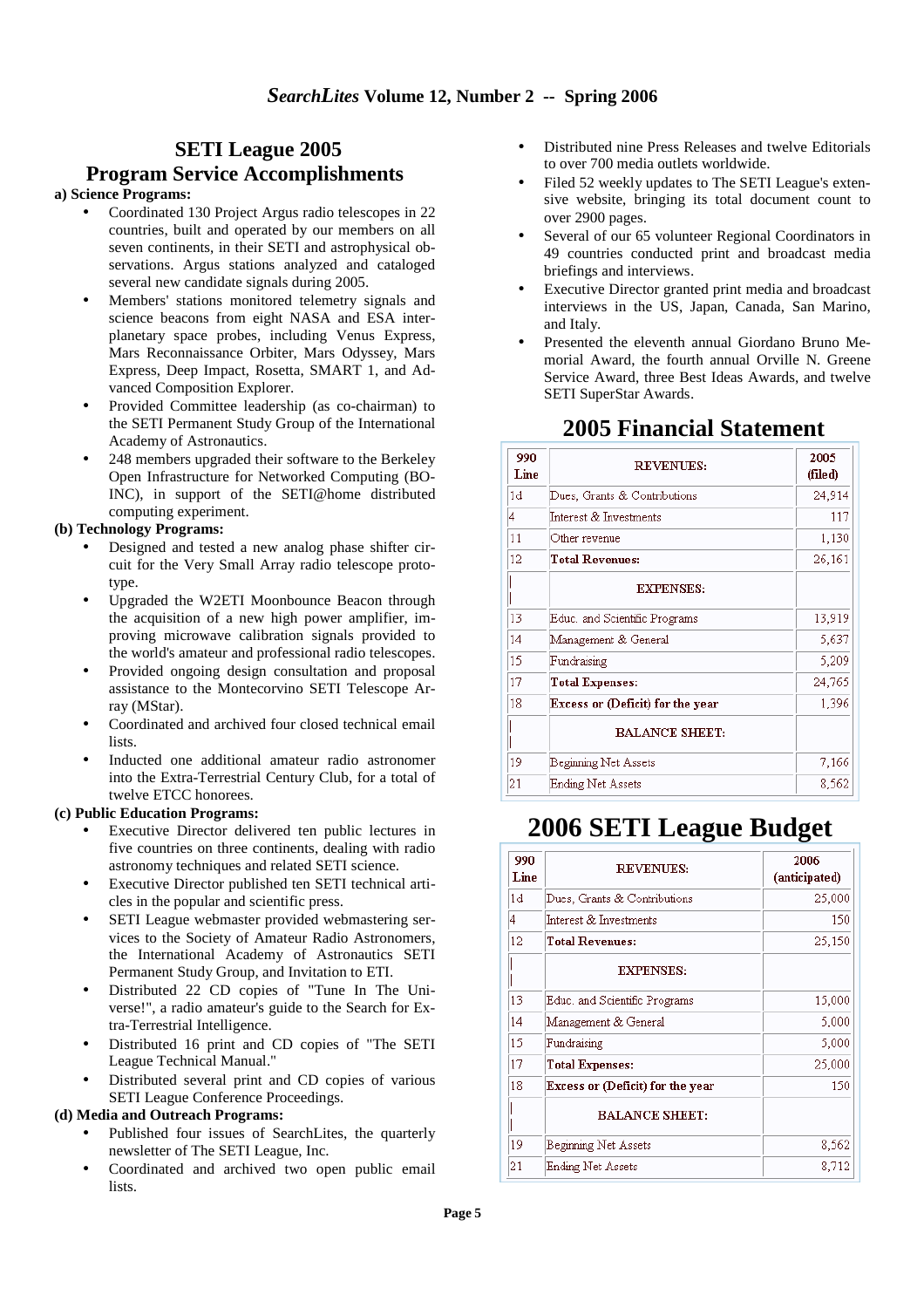### **SETI League Confirms Space Radio Contact**

**NIKISKI, ALASKA.., February 2006 --** The SETI League, nonprofit leaders in the privatized Search for Extra-Terrestrial Intelligence, is pleased to confirm that on Jan. 21, 2006 at 2142 UTC, its volunteer Regional Coordinator for Alaska, ham radio operator Ed Cole (licensed with the amateur radio callsign KL7UW), made two-way first contact with a space citizen. That entity's name is "Bill," and he currently lives in orbit around the Earth. The contact took place in the 144 MHz amateur radio band, using a standard FM transceiver and simple base-whip antenna.

Bill is, of course, US astronaut Cmdr. Bill McArthur, residing on the International Space Station orbiting Earth in a nominal 200-mile orbit. Bill is also ham radio operator KC5ACR. For months, he has been actively trying to become the first radio amateur to earn the Worked All States (WAS) award, issued to radio amateurs making two-way radio contact with hams in all 50 US states, as well as the challenging Worked All Continents (WAC) and 100 countries (DXCC) awards, from space. He had contacted radio amateurs in 49 states, but number 50, Alaska, had eluded him. Through coordination with several hams, including Kenneth Ransom, N5VHO, at the Johnson Space Center in Houston TX, Bill and Ed made the final contact enabling Bill to achieve WAS. The space station's orbital pass reached an elevation of 14 degrees at a range of about 2000-km as viewed from Alaska, and lasted about ten minutes.

During the pass two other Alaska radio amateurs, Dale, KL7XJ and Ken, KL0RG, also talked with Bill. "Now that we have succeeded in establishing contact beyond Earth," adds Ed Cole, "we can get back to work trying to achieve an even greater challenge, detecting credible scientific evidence of other civilizations outside our solar system."

# *Ask Dr. SETI:*  **They're Dead, Jim!**

### **Dear Dr. SETI:**

*I'm trying to understand how even places that are no longer sustaining life can continue to give off some sort of signal. Is that right? Can we really listen to parts of the universe that are not currently sustaining life, but may perhaps still transmit something detectable, and of intelligent origin?* 

*Chong, San Francisco*

### **The Doctor Responds:**

In a word, yes. The civilizations in question may have died out hundreds, thousands, or even millions of years ago, while their messages are reaching us only now. That is because it may take hundreds, thousands, or even millions of years for electromagnetic messages-in-a-bottle to wash up on our terrestrial shores.

Analogy: the speed of sound. If lightning strikes a mile away, the thunder doesn't reach your ears for about five seconds. That's because sound travels at a speed of about 1000 feet per second. So, by the time you receive the audio message (thunder), the transmitting entity (lightning) is already dead!

Well, light (and radio waves, which are a form of light) travel much faster than sound, but they are not instantaneous. The speed of light (and SETI signals) is about a million times faster than the speed of sound (or roughly a billion feet per second). So, a signal from the nearest star would take four years to reach us. Echoes off the Moon (such as from The SETI League's moonbounce beacon) take a couple of seconds. And signals reaching us from the far side of the Milky Way have been travelling tens of thousands of years. Certainly, if we receive such signals from planets orbiting distant stars, we can assume that the individual sender (if not its whole civilization) may be long dead.

So, SETI is really not about communications, but rather about interstellar archaeology. What we expect to unearth will be artifacts, that will tell us something about a (possibly) longgone civilization.

#### **SETI League Board Emeritizes Executive Director**

Dr. H. Paul Shuch, longtime Executive Director of The SETI League, Inc., has retired twice. His first effort, in 2004, was short lived: he left the fulltime employ of The SETI League on a Friday, and was put on payroll by one of his consulting clients the following Monday. Having completed a two-year NASA contract for that particular commercial enterprise, Dr. Shuch began his second attempt at retirement this past January. The following month, the Board of Trustees of The SETI League, Inc. elevated him to the honorary position of Executive Director Emeritus, in recognition of his ongoing volunteer service to our nonprofit organization.

"Like a Professor Emeritus," comments Shuch, "a Director Emeritus has a title, and an office, and no assigned duties – and receives no salary. In my case, the office is in my home, where I have done the brunt of my SETI League work for the past dozen years. 'No assigned duties' means I am free to continue performing those same SETI League tasks I once did for pay, and I will continue doing so, for as long as my health and mental capacity permit. The title, however, allows me to continue representing our grass-roots organization, to the public and the press, in a more or less official capacity."

Emeritus status also means that Dr. Shuch will continue to have a voting seat on The SETI League's Board of Trustees, for life. Thus, he can be expected to continue shaping policy for the organization he helped to form in 1994 – in his words, "at least until we make Contact." He continues as Editor of this newsletter, Webmaster for www.setileague.org, and author of many articles and editorials appearing therein. He assures us that in his public persona, Dr. SETI ®, he will continue with his eclectic performances of SETI science and song, for as long as an audience exists.

### **Their Past; Our Future by H. Paul Shuch, Ph.D.**

Often, SETI critics (and even some its supporters) ask why an alien civilization would bother to beam messages our way. After all, we on Earth have generally not chosen to announce our presence to our cosmic companions. Social scientists tell us that only two possibilities motivate all human actions: altruism and self-interest (although some argue that even seemingly altruistic acts are performed with an underlying selfish motive). Can we imagine selfish or altruistic reasons why another civilization would expend considerable resources on the deliberate transmission of electromagnetic signals over interstellar distances?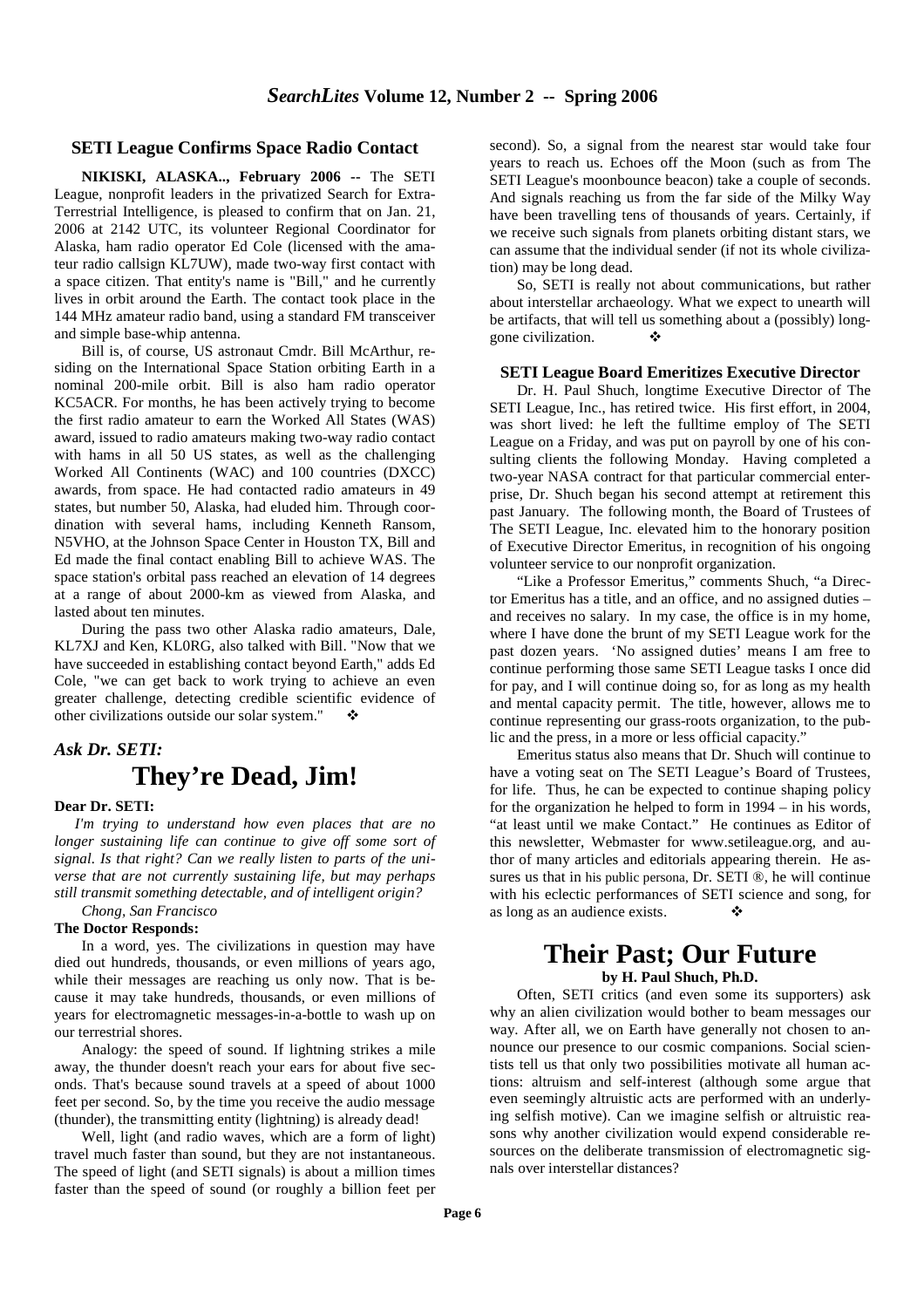Successful altruistic civilizations, it has been theorized, harbor an innate desire to share their cultural wealth with those less fortunate. Such civilizations may consider it a cosmic imperative to undertake the transmission of their accumulated knowledge and experience to younger, emerging species. If this theory holds, we stand on the brink of reception of Encyclopaedia Galactica, a knowledge base that can transform human existence in ways we cannot begin to imagine. This justification for human SETI endeavors is only warranted if our cosmic companions are disposed to such generosity.

But what of the other possibility, that our galactic neighbors might choose to transmit in our direction, strictly out of self interest? Of what possible benefit could such a transmission be to civilizations presumed older, wiser, and more capable than we? It's easy to concoct scenarios whereby the very act of reception of interstellar signals is somehow damaging to humanity and advantageous to the transmitting species. Competition rules the jungle, so why not the cosmos? And as Earth is, in essence, a paranoid planet, any such scenario that you can imagine will easily attract a host of followers willing to embrace it. I believe this says far more about the human condition than it does the alien. Further, such speculations have served to inhibit the acceptance and growth of SETI science on Earth as though, somehow, one can believe that turning a deaf ear to the universe can somehow protect us from harm.

There is a third possibility, little discussed in the literature, as to why we might someday find ourselves on the receiving end of an interstellar CQ. We believe that time and space are finite. Civilizations, as far as we understand the laws of nature, can be long-lived but not eternal. Imagine a technologically advanced civilization facing its own inevitable demise. Might it not wish to put its whole history and culture into an electromagnetic time capsule - a modern message in a bottle - in hopes that someone else (maybe us) might pluck it out of the cosmic pond, and simply know that they were? Might not they transmit in the hopes of achieving a degree of immortality? Might not we?

Given the above possibility, I can envision someday receiving a beamed transmission from a civilization long dead. It would seek to inform us about their art, culture, society, history, spirituality, hopes, dreams, and aspirations. Such a transmission could be an unparalleled look into a neighboring civilization's past - and humanity's future.

# **Transforming SETI to METI**

### **by Dr. Alexander Zaitsev, IRE (alzaitsev @ yahoo.com)**

Those who propose, or oppose, sending Messages to Extra-Terrestrial Intelligence (METI) must contemplate the Hamlet-like question: "To send or not to send?" The science known as SETI deals with searching for messages *from* aliens. METI science deals with creation of messages *to* aliens. Thus, SETI and METI proponents have quite different perspectives. SETI scientists are in a position to address only the local question "does Active SETI make sense?" In other words, would it be reasonable, for SETI success, to transmit with the object of attracting ETI's attention?

In contrast to Active SETI, METI pursues not a local, but a more global purpose - to overcome the Great Silence in the

Universe, bringing to our extraterrestrial neighbors the longexpected annunciation "you are not alone!" Thus, it follows that in the context of METI, the answer to the general question of transmissions from Earth requires competence beyond that found within the highly specialized, traditional SETI establishment. We therefore propose that, for solution to the various current METI problems, we consider transforming the familiar SETI search space to a METI search space.

The respected SETI Institute has identified the following 7-dimensional space of unknown quantities for SETI consideration (see, for example: Jill Tarter, 1986. The Cosmic Haystack and Recent US SETI Programs):

- 1. Where to search?
- 2. When to search?
- 3. At what wavelength?
- 4. Type of polarization?
- 5. Power of radiation received?
- 6. How to demodulate the detected signals?
- 7. How to decode the received information?

This list can be adapted to aid in decisions regarding transmissions from Earth of our own radio messages to possible extraterrestrial civilizations. Transmission of interstellar radio messages (IRMs) is essentially a new kind of human activity, involving radiation of coherent signals from the Earth into space, addressed to other reasoning beings. Humans have always peered at the sky, in the hope of finding there intelligences beyond our own. METI thus implies a special and purposeful transmission. We can thus replace the terms connected with a search for radio signals, with terms associated with the transmission of same. In a more general treatment, a transformation from SETI to METI can occur as a transition from the science of merely separating those messages that already exist in nature from artificial ones - namely Their reasonable radio signals -- to the art of creating messages that do *not* exist in nature -- namely our deliberate radio signals directed toward Them.

It would seem that there are two more new measurements in METI-space than there were in the case of SETI. Thus, the METI search space is a 9-dimensional one. We are compelled to consider such questions as "Why is it necessary to transmit and what we shall gain from doing so?" and "Is it dangerous to transmit messages to ETI?". In view of these two additional questions, we suggest that the SETI community (as well as the small but growing METI community) should embrace the following 9-dimensional space of questions for consideration:

- 1. Where to transmit?
- 2. When to transmit?
- 3. At what wavelength?
- 4. What polarization to use?
- 5. What energy for the transmitted radio signal?
- 6. What modulation to apply?
- 7. What optimum structure for transmitted messages?
- 8. Why should we transmit interstellar radio messages?
- 9. What are the dangers of pursuing METI?

SETI League members should seek answers to all of the above questions. It is important to note that any such answers will be not final, but only preliminary in nature. As we have already emphasized, METI is a new, emerging human activity, and nothing that it implies is yet settled. Therefore, we all have a rare opportunity to join in discussions leading to a wholly new scientific endeavor.  $\bullet$